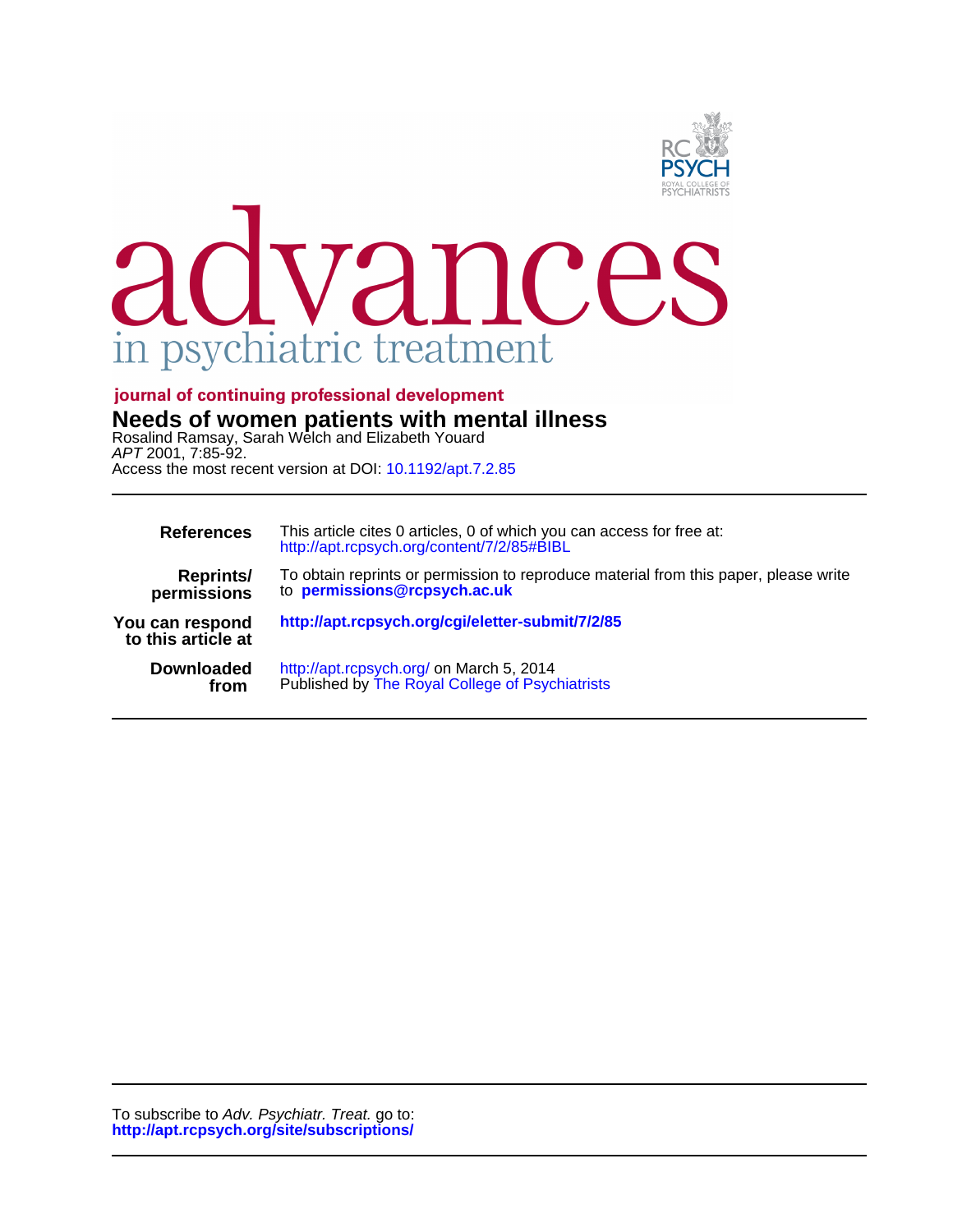# **Needs of women patients with mental illness**

Rosalind Ramsay, Sarah Welch & Elizabeth Youard

*This is the first in a series of papers in APT to be devoted to issues of gender and mental health (Bartlett & Hassell, 2001; Cremona & Etchegoyen, 2001; Kennedy, 2001, this issue; Kohen, 2001b; Kohen & Arnold, 2001; see also Kohen, 2001a, this issue). Ideas for further papers are welcome: please write to Dr Dora Kohen or Gillian Blease at the Royal College of Psychiatrists, 17 Belgrave Square, London SW1X 8PG.*

Women patients suffer from a range of mental disorders similar to those that men may experience. However, there are some striking differences in the prevalence of specific disorders, and in their presentation and management. Some mental illnesses only occur in women. It seems that women patients may have a different experience of treatment, a consequence of differences in their needs and also of the way that health professionals perceive those needs. These differences are embedded in the wider cultural milieu in which we live. There are particular issues for women patients in relation to, for example, childhood sexual abuse, rape and domestic violence. At present, tools to measure needs of individual patients are generally not gender specific.

# **Gender differences in the prevalence of mental illness**

There are significant gender differences in the prevalence of specific psychiatric disorders, with some disorders more common in women, and others more common in men. The Office of Population Censuses and Surveys (OPCS) survey of 10 000 adults living in private households in the UK found that women were more likely than men to suffer from a neurotic health problem, and men were three times more likely than women to suffer from alcohol dependence and twice as likely to suffer from drug dependence (Meltzer *et al*, 1995). This gender difference is most marked for eating disorders: over 90% of patients with anorexia nervosa are female.

Similar findings came from the Epidemiological Catchment Area Programme, a community survey of 10 000 individuals over three sites in the USA (Robins *et al*, 1984). If we include alcohol misuse, drug misuse and antisocial personality disorder – all of which are more common in men – the overall prevalence of mental illness in men and women is very similar.

Other surveys have focused on adults with severe mental illness in particular areas. For example, the PRiSM Psychosis Study in south London, which aimed to identify all people with a psychotic illness living in two particular areas, reported an equal split between men and women (Thornicroft *et al*, 1998).

# **Perinatal mental illness**

Women also experience specific times in relation to their life cycle when they are at increased risk of developing particular disorders. These are included in ICD–10 (World Health Organization, 1992) under

Rosalind Ramsay is a general adult psychiatrist working in the Scutari Clinic (Adamson Centre for Mental Health, St Thomas' Hospital, London SE1 7EH; e-mail: Rosalind.Ramsay@slam-tr.nhs.uk). She is secretary to the College Women in Psychiatry Special Interest Group. Sarah Welch is a consultant psychiatrist in addictions at Marina House, Maudsley Hospital, London. Elizabeth Youard is Strategy and Development Manager, Southwark Directorate, South London and Maudsley NHS Trust, and chairs the Southwark Women's Committee.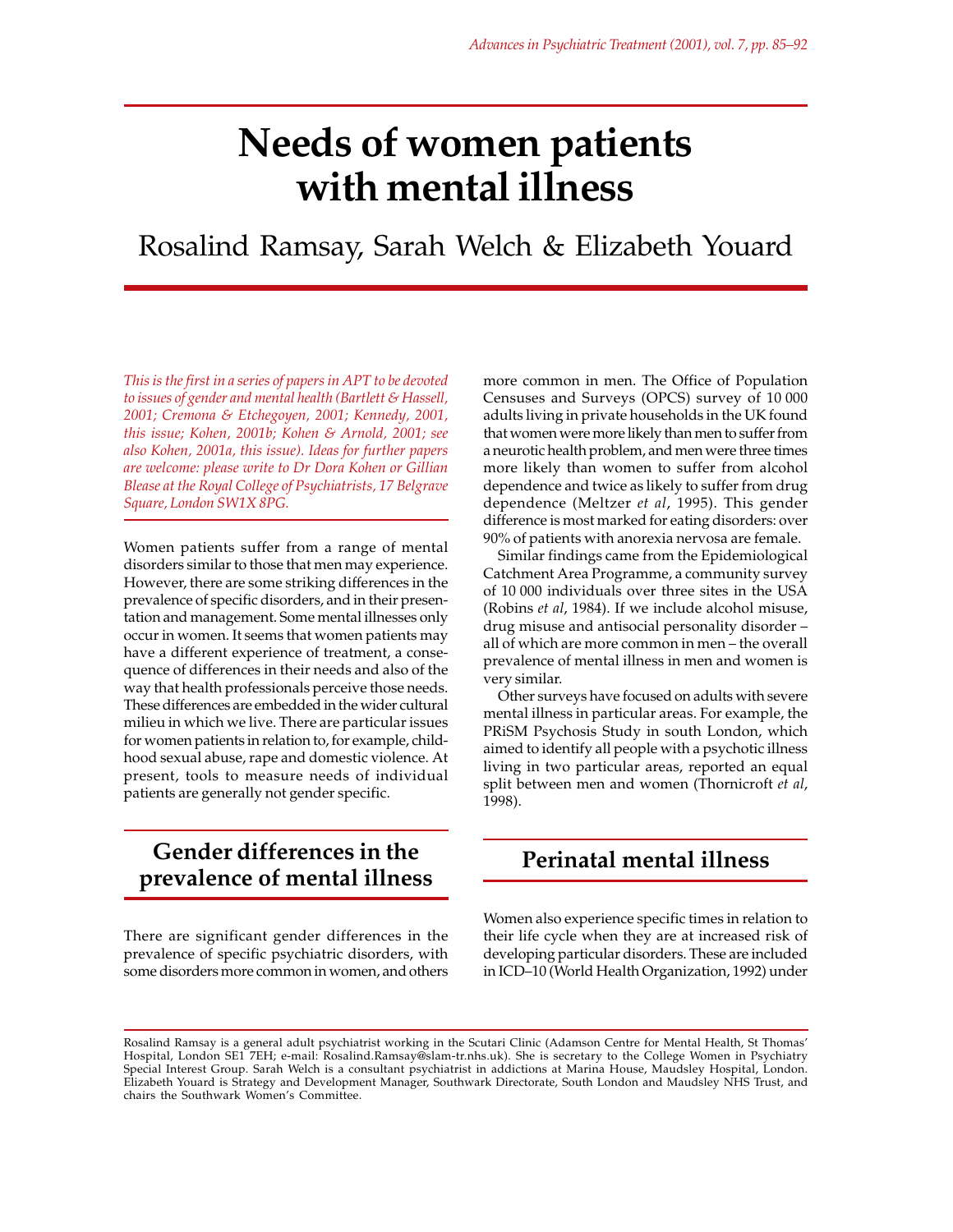Chapter XV, 'Pregnancy, Childbirth and the Puerperium' (O00–O99); O99.3 refers to mental disorders and diseases of the nervous system complicating pregnancy, childbirth and the puerperium and includes the conditions in F00–F99. In clinical practice, we refer to the conditions maternity blues, postnatal depression and post-partum psychosis.

Depression during the first 6 weeks after childbirth in women not suffering from depression before the delivery was first described 30 years ago. Subsequent research has challenged the concept that rates of depression after childbirth are higher than in women with young children outside the postnatal period. It is likely that there are two different populations of women who become depressed after childbirth: one group who only experience depression in relation to motherhood and its demands, and another who are no more likely to become depressed after childbirth than at other times in their lives (Pound & Abel, 1996). Interestingly, the suicide rate in the year following childbirth is one-sixth the rate for a matched control group (Appleby, 1991). In primiparous women, there may be up to a 35-fold increased risk of developing a psychotic illness and needing hospital admission within the first month of childbirth (Kendell *et al*, 1987), one of the most striking epidemiological findings in psychiatry.

# **Gender differences in presentation and course of mental illness**

Within specific disorders, there may be significant differences in the presentation and outcome for women and men. For example, in schizophrenia, men appear to have a more severe form of the illness, characterised by an early age of onset, poor premorbid adjustment, both typical and negative symptoms and poor outcome, while in women the onset is later and a more affective component is apparent (Castle & Murray, 1991). Among patients with a dual diagnosis admitted for treatment, women seem to have more social contact problems and fewer legal difficulties but more problems with victimisation and medical illness (Brunette & Drake, 1997).

# **Explanatory models for gender differences**

Given these differences in the prevalence of mental illness between men and women and, for specific

disorders, the differences in presentation and course, it is helpful for us in trying to understand the needs of women patients if we know some of the reasons for them. Social factors are particularly important in the causation of neurotic disorders, and the repeated finding of higher rates of depression and anxiety in women has encouraged research into possible social causes as an explanation for gender differences in mental illness (Johnson & Buszewicz, 1996).

A possible confounding factor could be differences in the way men and women express mental distress and interact with services, and how health professionals assess and manage male and female patients.

Biological differences between men and women might also play a role; for example, Castle & Murray (1991) attribute gender differences in the presentation and course of schizophrenia to differences in aetiology – men are more likely to have a neurodevelopmental form of the illness, while in women there is a stronger genetic component. More generally, there are likely to be variations in response to drug treatment owing to hormonal differences, for example, oestrogen can potentiate the neuroleptic effects of antipsychotics, so women may require a lower dose than men both in the acute and maintenance phases of therapy (Gold, 1998).

# **Gender differences in interactions with services**

According to Goldberg & Huxley's (1992) 'filters of care' framework, women are represented in different proportions at different levels of services. At level two (total morbidity in primary care), women present more to their general practitioner (GP) both with physical and psychological complaints, but GPs refer a higher proportion of men to secondary care services (Johnson & Buszewicz, 1996). Women with high levels of depressive symptoms may be reluctant to seek help from mental health professionals, particularly in deprived areas (Jimenez *et al*, 1997).

Within mental health services, women may be treated differently: for example, gender differences are reported in the use of the Mental Health Act (MHA) 1983. Over the 10 years from 1988/89 to 1998/99, the number of patients in hospital under a section of the MHA increased, but at a slower rate in women. Although previously there were more detained female patients, since 1991/92, for the first time, the numbers have been higher for men, with the proportion of male detainees rising to 53% in 1998/99 (Department of Health, 2000). In continuing care services for patients with a severe mental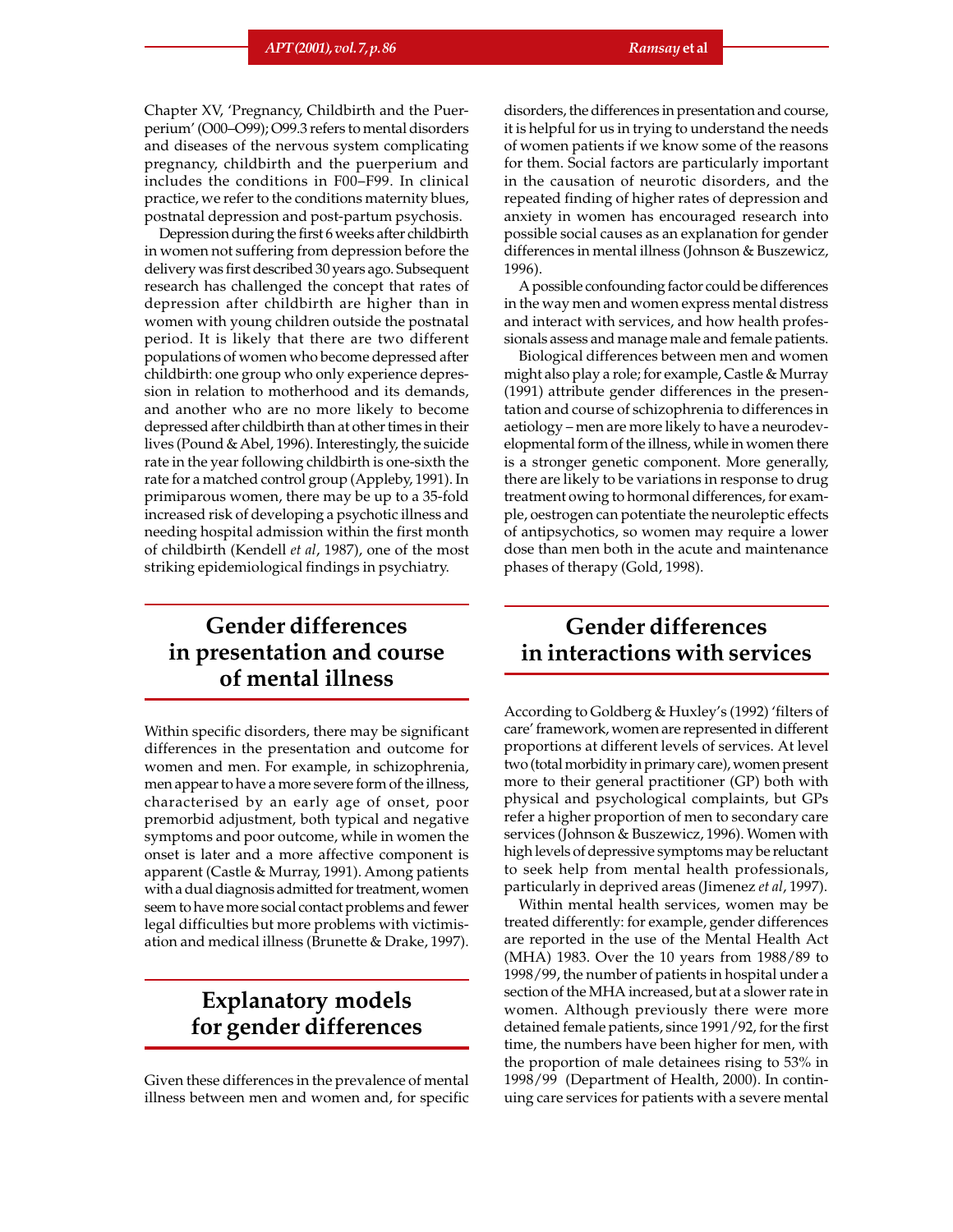illness, older women may receive less intensive input (Perkins & Rowland, 1991). Among those in high contact with the service, men and women were functioning at a similar level, but Perkins & Rowland reported a higher proportion of women in day care facilities designed for people functioning at a lower level.

There may also be significant gaps in services available for women patients. For example, more specialised services for patients with an eating disorder, most of whom are women, are needed. Women who have experienced physical or sexual abuse have particular difficulties if admitted to mixed-sex wards, and few general psychiatric wards have developed adequate women-only areas. Although few women patients require a forensic bed, it is very difficult to find a bed in a medium secure unit for a woman patient.

There may also be gender differences in the diagnosis of mental illness by health professionals. For example, in a sample that met standardised criteria for depression, doctors were more likely to diagnose depression in women than in men (Potts *et al*, 1991). Looking at personality disorder diagnoses, a case vignette study showed that clinicians used the diagnosis narcissistic personality disorder more in men and histrionic personality disorder more in women (Adler *et al*, 1990). The gender of the clinician did not appear to affect the process in either case.

# **Gender differences within the social context**

# *Gender, deprivation and social support*

The relationship between poor physical health, impaired psychological functioning and deprived socio-economic background is well documented (Gomm, 1996). Women who display self-neglect and self-harming behaviours are exposed to additional problems when trying to secure accommodation, training and employment. Policy on health in the UK has recently given priority to the need to address the close relationship between inequalities in health and socio-economic circumstances. Combating the effects of these inequalities has become the responsibility of health authorities, with local action channelled through health improvement programmes. The 1992 Health and Lifestyles Survey found that community involvement and social support vary with socio-economic status. Women's health appeared more strongly associated with the social environment than men's (Cooper *et al*, 1999).

The quality and number of roles individuals play are important, with evidence that those with the fewest family, friendship, working and community roles have the poorest psychosocial health. More frequent and higher-quality social relationships in women can combat the effects of stress. However, individuals vary and we should avoid oversimplified factors for good mental health such as marriage and occupation (Pollock & West, 1987). For women, being part of an emotionally and economically rewarding social network would appear to be helpful in determining mental wellbeing, unless the demands upon the individual create emotional overload.

# *Women and families*

Family structures across Western Europe are changing, with cohabitation, divorce and remarriage increasing. Preliminary findings from the 1998 General Household Survey show that 38% of births were outside marriage compared with 26% 10 years earlier, although 61% of the 1998 births were registered jointly by parents living at the same address. Between 1971 and 1990, the number of divorced and separated women with children rose from 290 000 to 650 000, and the number of lone mothers from 90 000 to 390 000. In the late 1980s, European Union figures showed the UK to have a lone parent family rate of 17%, which is among the highest in Europe (Millar, 1992).

### *Women as parents*

Parenting plays an important role, first, in protecting a child from harm and promoting physical and emotional health; second, in setting and enforcing boundaries to ensure the child's and others' safety; and, third, in optimising the child's potential. Parenting can act as a buffer against adversity such as poverty or delinquent influences, but may also be a mediator of damage, as in child abuse. A reasonable consensus exists about 'bad parenting', but there is no agreement about its opposite. Although the job is complex and demanding, help is fragmented between different services and reactive in nature, doing little to involve the parent or take preventive action (Hoghughi, 1998).

Mothers who themselves have had poor experiences of parenting may be the least likely to receive practical help with child care and social support to help them function in their new role (Pound & Abel, 1996). Lone teenage mothers are an especially vulnerable group. Women threatened with having their children taken into care may distrust services and feel inhibited from seeking help. A significant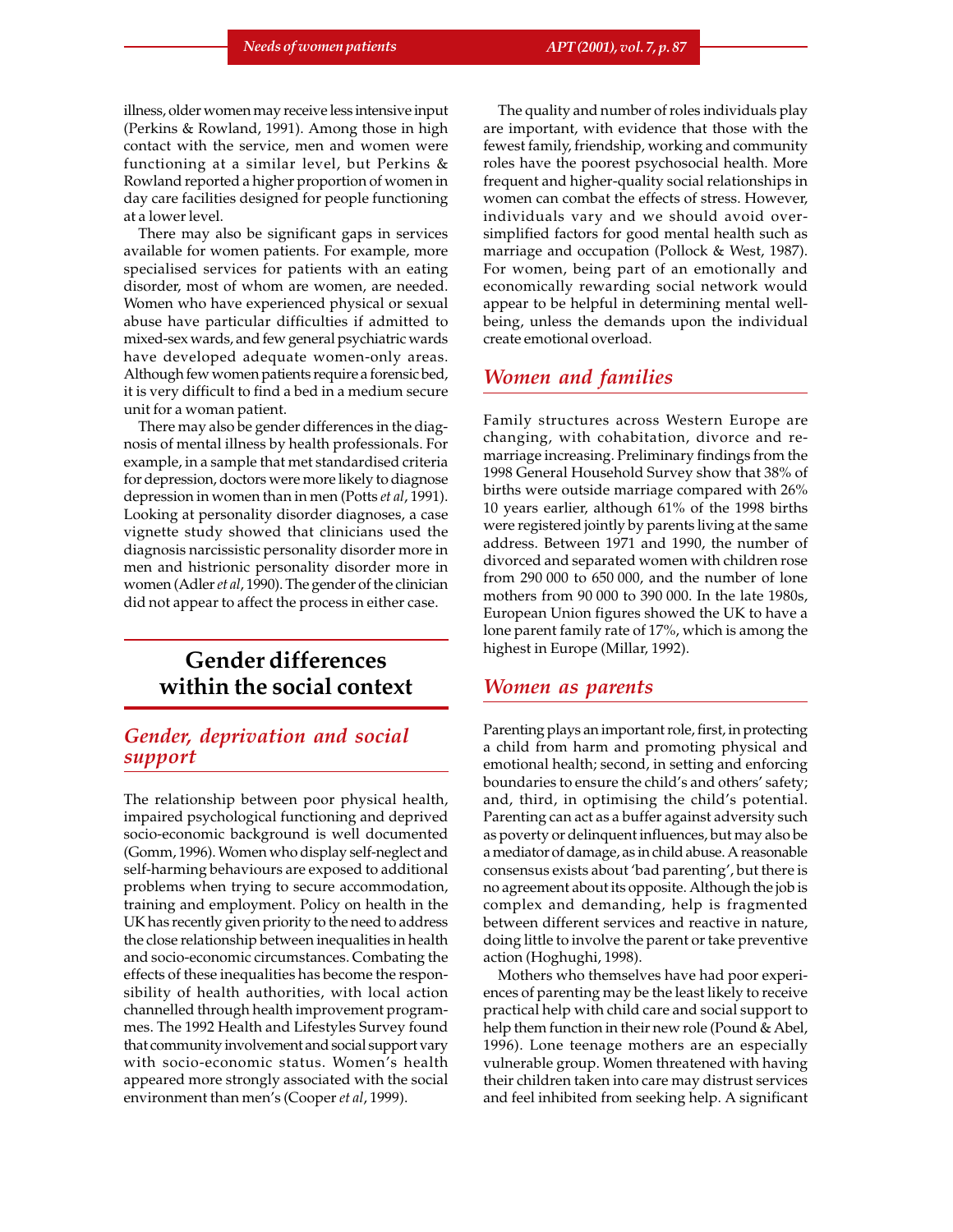proportion of women with a severe mental illness have children, but health professionals tend to ignore these women's role as parents, considering parenting as a social services problem rather than a health issue (Nicholson *et al*, 1993).

# *Women's physical health*

Women with a mental illness may have less awareness of contraceptive needs, resulting in an increased risk of unwanted pregnancy. They may also be at increased risk of developing a sexually transmitted disease, more specifically having less knowledge of AIDS (Aruffo *et al*, 1990; Coverdale *et al*, 1997).

# *Women and abuse*

There has been increasing awareness of the impact of violence against women, in particular, the effects of childhood sexual abuse, domestic violence and rape.

#### **Childhood sexual abuse**

Women who have experienced childhood sexual abuse are more likely to suffer social, interpersonal and sexual difficulties in adult life. They seem to have particular problems with intimate relationships, owing to difficulties with trust and a perception of their partners as uncaring and overcontrolling. Abuse may also correlate with an increased risk for a range of mental health problems (Mullen *et al,* 1994).

#### **Domestic violence**

A high proportion of women attending accident and emergency departments report a history of domestic violence, and in this group there is a high level of mental health problems. A history of childhood abuse increases a woman's risk of subsequent mental health problems if she is also abused as an adult. In this double-abuse group, there may also be an increased risk of substance misuse (Roberts *et al*, 1998).

#### **Rape**

Victims of completed rape are at increased risk of suicide attempts and of having a depressive illness. In addition, perceptions of life threat and actual injury increase the risk of post-traumatic stress disorder (PTSD) (Mezey & Stanko, 1996).

# *Housing needs and gender*

Poor housing conditions are associated with poor health and emotional distress. Risk factors include severe overcrowding, a lack of amenities, noise,

environmental hazards and insecure tenure. The council housing sector has been reduced to statutory provision to cover priority need. Council tenancies are increasingly held by females, either older women living alone or lone mothers (Ungerson & Kember, 1997). Yet, strategic direction in housing has been driven by stock allocation and management priorities rather than community considerations of local needs, including the requirement for appropriate housing for homeless women with mental health problems (Franklin, 1998).

# *Employment and gender*

Paid employment is protective of good mental health, providing a role, status and financial support. Female workforce participation has increased since the 1970s, but on a part-time basis, and particularly for White women. The occupations in which women participate are mainly segregated into particular sectors: education, health and financial and hotel services. Child care responsibilities and the financial consequences of finding a carer may prohibit women from sustaining full-time work, and nearly half of working women are part-time. Working part-time allows women more contact with their children than full-time work, but it affects the chance of promotion, earnings, employment protection, eligibility for benefits and sick pay and access to occupational pensions (Gosling *et al*, 1997; Ungerson & Kember, 1997).

# *Minority groups*

#### **Lesbian women**

Lesbian and bisexual women with a mental illness may be a largely ignored or invisible group, within both the lesbian community and mental health services. They are often dependent on support from families and services that make assumptions about women being heterosexual and neglect this group's special needs. In addition to dealing with the stigma of mental illness, they may also face the stigma attached to their sexuality (Hellman, 1996).

#### **Homeless women**

Although the majority of homeless people are male, up to one in six is female. Younger women are more likely to stay with friends, while older women may be in direct-access hostels. Homeless women have stronger social support networks than homeless men, but higher levels of mental illness despite lower levels of substance misuse (Marshall & Reed, 1992). Local authorities are obliged to rehouse vulnerable people in priority need, for example, pregnant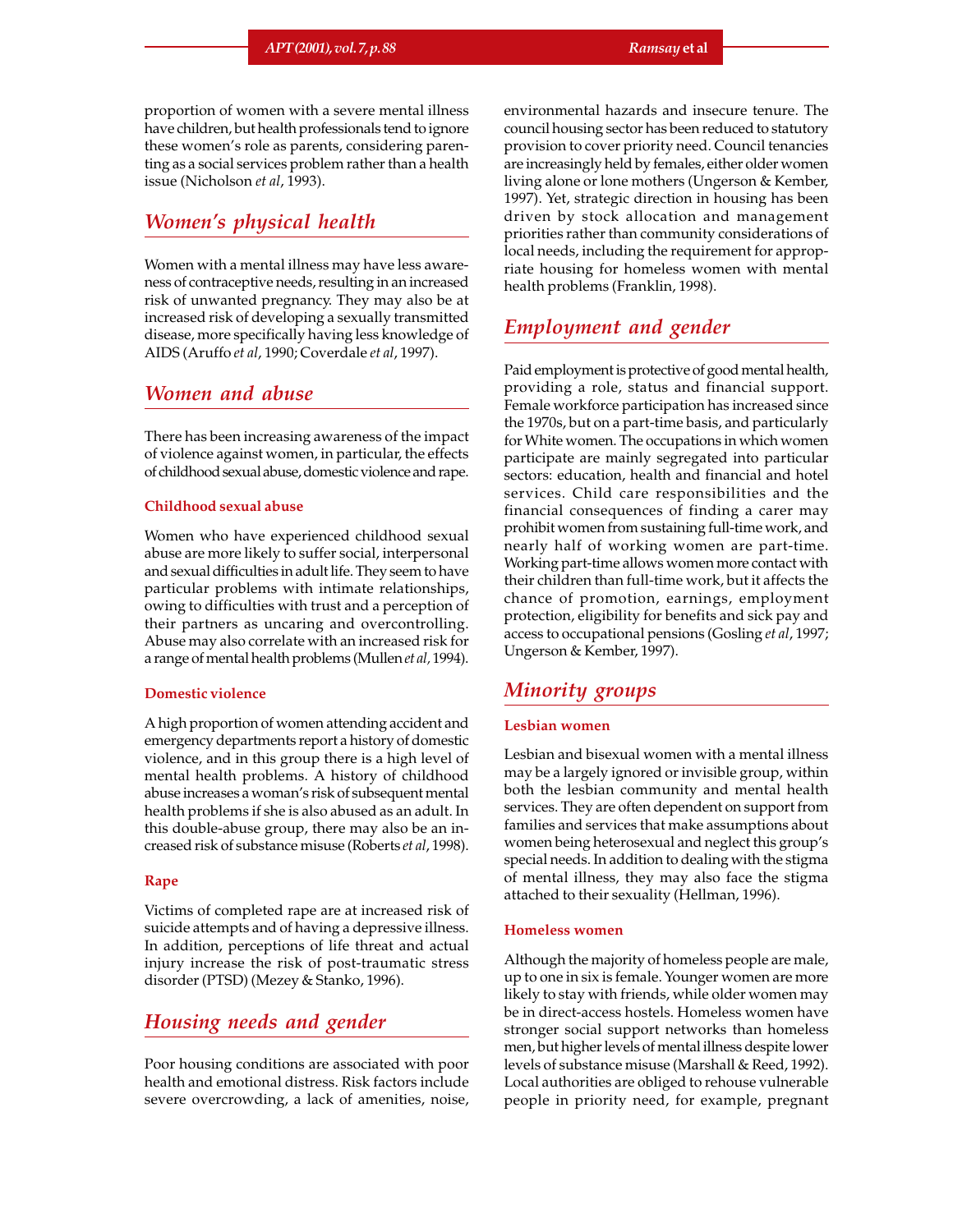women, households with children, the elderly and those with mental health problems, but there is no obligation to rehouse women because of domestic violence.

#### **Women from ethnic minorities**

Our understanding of mental health problems follows a Western conceptualisation of mental illness, and women from ethnic minorities may face additional barriers such as language difference in engaging with health care professionals. Factors such as this may partly explain the underrecognition of mental illness in these groups, for example, in Indian women in the UK (Jacob *et al*, 1998). Women from refugee groups are particularly likely to have experienced multiple losses and may be at risk of depression and PTSD.

#### **Older women**

The proportion of women living alone increases in old age. Older women are more likely to have smaller incomes and be reliant on the informal care of female relatives, and may face or have already faced loss, including bereavement. Livingston & Blanchard (1996) discuss the tendency of the current generation of older adults to describe themselves as well, despite answering positively to questions about a number of distressing symptoms. They suggest that this is a cohort effect and later generations of older people may articulate their needs differently. Professionals tend to regard the current generation of older women as having generic 'old lady' status rather than identifying them with their previous occupations, as they would older men, so ignoring some of the socio-economic complexities of their lives.

# **Needs assessment in women patients**

Recent government mental health policy has emphasised the importance of assessing individual needs.

# *How can needs be assessed?*

Over the past decade, health care needs assessment has assumed a larger role in the process of health care planning, prompted by the rapid growth in health service spending, and a concurrent concern about effectiveness and appropriateness in targeting resources (Stevens & Raftery, 1994). Recognition of the importance of a needs-led approach has gained

particular prominence in the development of community mental health services. This recognition has led to the development of a variety of methods for assessing needs.

#### *Concepts of need*

Approaches to needs assessment have varied according to concepts of need. For example, health economists have looked at needs from the perspective of supply and demand, while public health physicians and epidemiologists have aimed at investigating unmet need. A more recent definition of health care need has evolved, which is the "population's ability to benefit from healthcare" (Stevens & Raftery, 1994). Here, it can be seen that 'need' will often differ from supply or demand. For example, there may be a demand for a treatment that has been shown to be ineffective. On the other hand, effective interventions may exist for which there is no demand, because individuals are not aware of their problem, not aware that an effective intervention is available or are unable to communicate their wishes. Supply, on the other hand, often reflects historical patterns together with public and political pressures rather than assessed population needs.

The 'ability to benefit' definition of need does not have to apply narrowly to 'treatment'. We can also apply it to prevention, diagnosis, continuing care, rehabilitation and effective reassurance. Although this paper focuses on the needs of patients, the same approach to need can be applied to the support and relief of carers. The scope of attention in needs assessment can also change. For example, Stevens & Gabbay (1991) have described a shift of attention from the focus in the 1970s and 1980s on issues of relative deprivation and resource allocation at a population level, to the development of finer grained assessments of the needs of specific groups.

# *Needs assessment tools*

Stevens & Raftery's (1994) thorough two-volume resource book on health care needs assessment contains several chapters on mental health care, including adult and child mental health, dementia, drug and alcohol misuse and learning difficulties. However, the references to women's needs are mainly confined to information on gender differences in the prevalence of psychiatric disorders and to needs associated with child care. There is now a growing range of well-developed standardised assessments of needs for mental health care. These include: the Medical Research Council's detailed MRC Needs for Care Assessment (Brewin *et al*, 1987) and its modified version, developed by Marshall *et*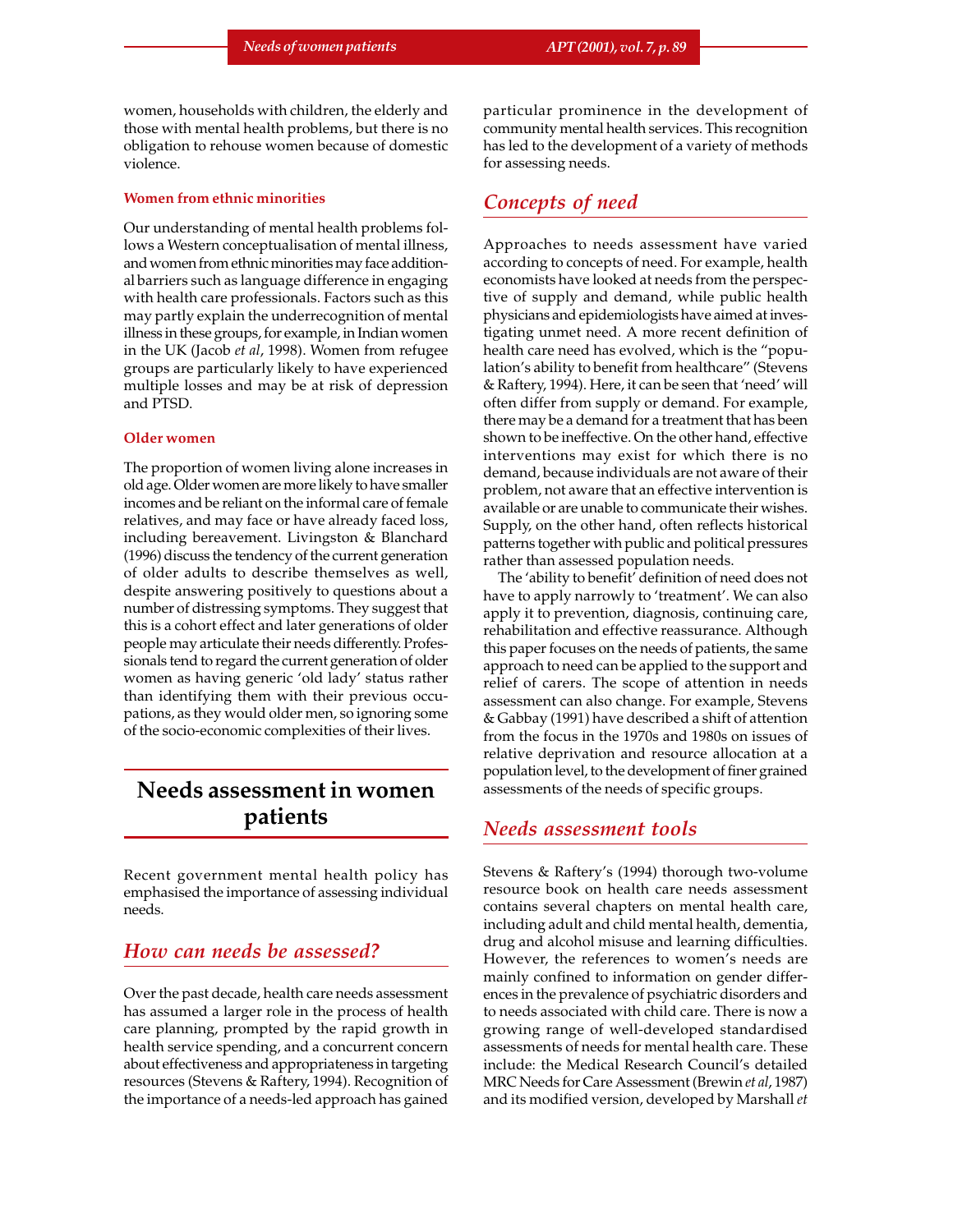#### *APT (2001), vol. 7, p. 90 Ramsay* **et al**

- **Box 1 Needs assessment and mental health policy**
- **1989** *Caring for People: Community Care in the Next Decade and Beyond* **(Department of Health, 1989) – assessment of need is a "cornerstone of high-quality care"**
- **1991 Introduction of the Care Programme Approach, to include "systematic arrangements for assessing the health and social needs of people accepted into specialist mental health services"**
- **1998** *Modernising Mental Health Services: Safe, Sound and Supportive* **(Department of Health, 1998) – "The needs of people in inner cities are very different from the needs of people in the countryside, and assessment of population need is a sound basis for planning and commissioning services … Individual needs assessment is the next step"**
- **1999** *Saving Lives: Our Healthier Nation* **(Department of Health, 1999***a***) identifies effective interventions, for example, teaching parenting skills, social support groups for young isolated mothers, rapid treatment for mothers with depression, help at school for children whose parents are divorcing and practical information for those caring for people with dementia**
- **1999** *The National Service Framework for Mental Health* **(Department of Health, 1999***b***) identifies programmes for individuals at risk and vulnerable groups**
- **1999** *Effective Care Co-ordination in Mental Health Services: Modernising the CPA* **(Department of Health** *et al***, 1999) considers diversity through attention to service users' culture, ethnicity, gender and sexuality**
- **2000** *Secure Futures for Women: Making a Difference* **(Department of Health, 2000***a***) discusses the needs of women across the spectrum of mental health care, but with an emphasis on the needs of women in secure services**
- **2000** *Safety, Privacy and Dignity in Mental Health Units* **(NHS Executive, 2000***b***) considers the needs of and risks to men and women and provides guidance on mixed-gender accommodation**

*al* (1995); the Cardinal Needs Schedule, with an accompanying instrument for assessing the needs of relatives; and the Camberwell Assessment of Need (Phelan *et al*, 1995), which was developed as a comprehensive needs assessment tool for people with severe mental illness. Other needs assessment instruments have been developed for other patient groups, such as those with dementia. These are broad-ranging tools, and while they are not designed specifically to assess the needs of women, they cover many areas in which identification of gender differences in need could be helpful.

Using such tools, it should be possible to investigate the mental health care needs of women in a variety of settings. However, this may pose challenges in the application, and where necessary adaptation and validation, of needs assessment instruments to address women's needs. In Abel *et al*'s (1996) book on planning community mental health services for women, several authors have indicated the lack of adequate needs assessment as a basis for service planning. For example, Subotsky noted that youth provision has previously been targeted more at those young people presenting as 'troublesome', among whom boys have predominated. With increasing knowledge of the epidemiology of childhood and adolescent psychiatric disorder and the use of standardised screening instruments, the needs of older girls with emotional disorders are becoming more apparent. Social changes in women's roles will affect all age groups and will necessitate revisiting of earlier needs assessments.

# **Future directions**

The recent growth in the development of needs assessment measures in mental health care provides a good basis for further examination of the extent to which these measures work for women, and if necessary, for the development of specific measures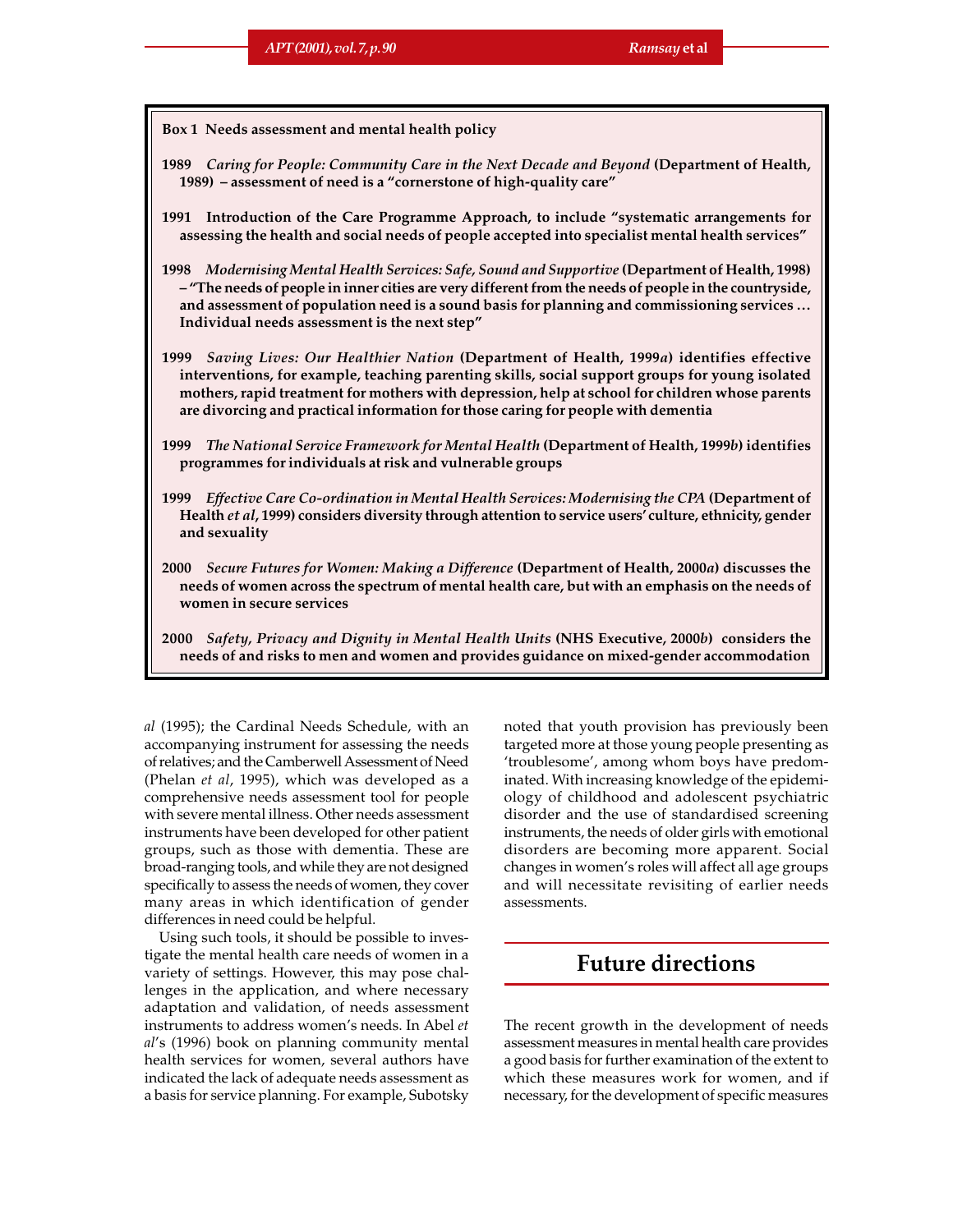to address women's needs. These can be epidemiologically based, with attention to gender differences in different settings.

In addition to the development of needs assessment measures, the increasing use of routine performance monitoring and clinical audit, together with increasing participation of service users in service evaluation, is likely to give us more information on the needs of women with mental health problems. For example, a recent initiative to reduce the waiting list for an in-patient unit for the treatment of alcohol problems in part of our trust led to careful monitoring of referrals and admissions. Although not the focus of this exercise, we discovered that women referred to the unit were less likely than men to take up a place, even though they were in contact with community services, were apparently appropriately referred and were offered admission. This sort of information can lead to further investigation of the needs of women patients and the potential barriers for women in making use of services that are available for them.

# **References**

- Abel, K., Buszewicz, M., Davison, S., *et al* (eds) (1996) *Planning Community Mental Health Services for Women. A Multiprofessional Handbook*. London: Routledge.
- Adler, D. A., Drake, R. E. & Teague, G. B. (1990) Clinicians' practices in personality assessment: does gender influence the use of DSM–III axis II? *Comprehensive Psychiatry*, **31**, 125–133.
- Appleby, L. (1991) Suicide during pregnancy and in the first postnatal year. *British Medical Journal*, **302**, 137–140.
- Aruffo, J. F., Coverdale, J. H., Chacko, R. C., *et al* (1990) Knowledge about AIDS among women psychiatric outpatients. *Hospital and Community Psychiatry*, **41**, 326– 328.
- Bartlett, A. & Hassell, V. (2001) Do women need special services? *Advances in Psychiatric Treatment,* in press.
- Brewin, C. R., Wing, J. K., Mange, S. P., *et al* (1987) Principles and practice in measuring needs in the long-term mentally ill: the MRC Needs for Care Assessment. *Psychological Medicine*, **17**, 971–981.
- Brunette, M. F. & Drake, R. E. (1997) Gender differences in patients with schizophrenia and substance abuse. *Comprehensive Psychiatry*, **38**, 109–116.
- Castle, D. J & Murray, R. M. (1991) The neurodevelopmental basis of sex differences in schizophrenia. *Psychological Medicine*, **21**, 565–575.
- Cooper, H., Arber, S., Fee, I., *et al* (1999*) The Influence of Social Support and Social Capital on Health*. London: Health Education Authority.
- Coverdale, J. H., Turbott, S. H. & Roberts, H. (1997) Family planning needs and STD risk behaviours of female psychiatric out-patients. *British Journal of Psychiatry*, **171**, 69–72.
- Cremona, A. & Etchegoyen, A. (2001) Part-time training and training for male and female psychiatrists. *Advances in Psychiatric Treatment,* in press.
- Department of Health (1989) *Caring for People: Community Care in the Next Decade and Beyond*. White Paper. London: HMSO.
- ––– (1998) *Modernising Mental Health Services*. London: Department of Health.
- ––– (1999*a*) *Saving Lives: Our Healthier Nation*. London: Stationery Office.
- ––– (1999*b*) *National Service Framework for Mental Health: Modern Standards and Service Models*. London: Department of Health.
- ––– (2000*a*) *Secure Futures for Women: Making a Difference. Report of the High Security Psychiatric Commission Board.* London: Department of Health.
- ––– (2000*b*) *In-Patients Formally Detained in Hospitals under the Mental Health Act 1983 and Other Legislation, England: 1988–89 to 1998–99*. London: Department of Health.
- Social Services Inspectorate  $\&$  NHS Executive (1999) *Effective Care Co-ordination in Mental Health Services. Modernising the Care Programme Approach: A Policy Booklet*. London: Department of Health.
- Franklin, B. J. (1998) Forms and functions: assessing housing need in the community care context. *Health and Social Care in the Community*, **6**, 420–428.
- Gold, J. H. (1998) Gender differences in psychiatric illness and treatments. *Journal of Nervous and Mental Disease*, **186**, 769–775.
- Goldberg, D. & Huxley, P. (1992) *Common Mental Disorders*. London: Routledge.
- Gomm, R. (1996) Mental health and inequality. In *Mental Health Matters* (eds T. Heller, J. Reynolds, R. Gomm, *et al*), pp. 110–120. Buckingham: Open University Press.
- Gosling, A., Johnson, P., McCrae, J., *et al* (1997) *The Dynamics of Low Pay and Unemployment in Early 1990s Britain.* London: Institute for Fiscal Studies.
- Hellmann, R. E. (1996) Issues in the treatment of lesbian women and gay men with chronic mental illness. *Psychiatric Services*, **47**, 1093–1098.
- Hoghughi, M. (1998) The importance of parenting in child health. Doctors as well as governments should do more to support parents (editorial). *British Medical Journal*, **316**, 1545.
- Jacob, K. S., Bhugra, D., Lloyd, K. R., *et al* (1998) Common mental disorders, explanatory models and consultation behaviour among Indian women living in the UK. *Journal of the Royal Society of Medicine*, **91**, 66–71.
- Jimenez, A. L., Alegria, M., Pena, M., *et al* (1997) Mental health utilization in women with symptoms of depression. *Women and Health*, **25**, 1–21.
- Johnson, S. & Buszewicz, M. (1996) Women's mental illness. In *Planning Community Mental Health Services for Women. A Multiprofessional Handbook* (eds K. Abel, M. Buszewicz, S. Davison, *et al*), pp. 6–19. London: Routledge.
- Kendell, R. E., Chalmers, J. C. & Platz, C. (1987) Epidemiology of puerperal psychoses. *British Journal of Psychiatry*, **150**, 662–673.
- Kennedy, H. (2001) Do men need special services? *Advances in Psychiatric Treatment*, **7**, 93–101.
- Kohen, D. (2001*a*) Gender and mental health: recognition of unresolved issues. *Advances in Psychiatric Treatment*, **7**, 3– 4.
- ––– (2001*b*) Psychiatric services for women. *Advances in Psychiatric Treatment,* in press.
- ––– & Arnold, E. (2001) Professional, personal, social issues in the life of the femal psychiatrists. *Advances in Psychiatric Treatment,* in press.
- Livingston, G. & Blanchard, M. (1996) Planning community mental health services for older women. In *Planning Community Mental Health Services for Women. A Multiprofessional Handbook* (eds K. Abel, M. Buszewicz, S. Davison, *et al*), pp. 51–64. London: Routledge.
- Marshall, E. J. & Reed, J. L. (1992) Psychiatric morbidity in homeless women*. British Journal of Psychiatry*, **160**, 761– 768.
- Marshall, M., Hogg, L. I., Gath, D. H., *et al* (1995) The Cardinal Needs Schedule – a modified version of the MRC Needs for Care Assessment Schedule. *Psychological Medicine*, **25**, 605–617.
- Meltzer, H., Gill, B., Petticrew, M., *et al* (1995) *The Prevalence of Psychiatric Morbidity among Adults Living in Private Households. OPCS Survey of Psychiatric Morbidity in Great Britain, Report 1*. London: HMSO.